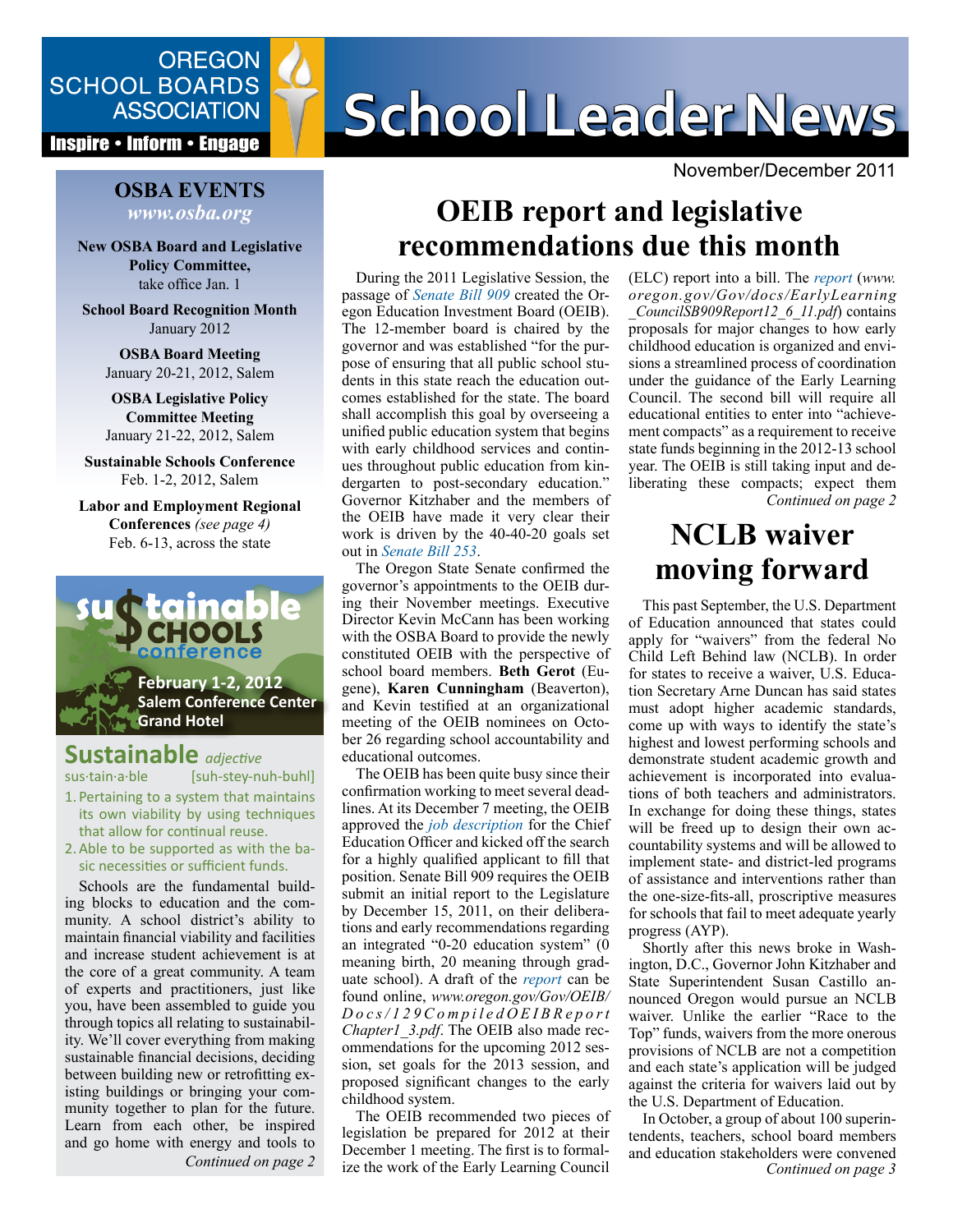### **PRESIDENT'S POST OEIB report** *– Continued from page 1*



David Beeson OSBA president

We find ourselves now in the traditional season of celebration and thanksgiving, and we see around us the ancient custom of decorating with lights as a symbol of hope and joy in the face of the darkest, long nights of

**"A Celebration of Lights"**

winter. In this, my last offi-

cial posting as your 2011 OSBA president, I would like to share a few thoughts about our role as democratically-elected directors in the governance of our local community school districts.

I have been an elected local school board director for, cumulatively, over thirty years now, have served as a director on the board of our association for over a decade, and now twice as our association president.

This has been an interesting journey, to say the least. It is a history of endless public meetings and long hours away from home and family or other compensated work, learning about the ever-changing issues we confront, learning how to succeed in problem solving with others and learning how to lead in our communities – all focused on the single bright star that guides our journey together – providing the very best educational opportunities possible within our means for our boys and girls.

For me, it is a joy to be counted among those local school board directors who exemplify the finest traditions in community service in our democracy. I give thanks every day for the work they do, selflessly and sometimes at great personal expense, to support our most important work as a people – that of educating our youngsters, of building a better world for tomorrow. It is the gift of their precious time, of their experience, knowledge, courage, talent, imagination, patience and perseverance, that drives the success of our system of local governance.

All elected and uncompensated, these local officials embrace and adhere to the highest standards of ethical conduct and comport themselves with a standard of civility and professionalism that should – in a better world – be the standard for those at the highest levels of our government.

Our OSBA board of directors takes this call to service in our most important work

yet a step further. Not only do they give enormously in their local communities, but they step forward to give of themselves yet again in the service of governing and directing our association which supports, in so many different ways, our work at the local level.

These citizens read and digest volumes of informational material, travel far to meetings, spend long days representing our association's interests with the legislature, invest uncounted hours with other partners in education both statewide and at the national level, and commit themselves to a partnership of service with others that is truly amazing. Once again, in this realm these same servants of the public interest conduct themselves in a manner that honors the highest standards of ethical behavior, the most exemplary code of personal and of public conduct. Each day I celebrate the opportunity to work with these leaders from around our state, and each day I give thanks for their tireless commitment to service in what I believe is our most important work.

The historic symbol of the Oregon School Boards Association is the torch. Our directors in every sense carry that torch – to light bonfires on every front against the dark night of ignorance, to light through their leadership and example thousands of other candles of leadership and service among those who serve the same causes and to help light the way for our future as a people through education.

My wish this holiday season is that all those elected locally to serve as governors of public education are reminded of how much appreciated they are for their gift of service and how vitally important their role is in our scheme of democratic governance of our public institutions.

My wish is the same for our OSBA board of directors – that they would be reminded of the importance of their work and that their gift of service is so appreciated, at so many levels, and by so very many, with deep and lasting gratitude.

It has been my honor and my pleasure to serve as president of our association. Thank you for this opportunity.

Much joy and happiness to you and to yours this December.

### eeus (r. A. Septe David Beeson, 2011 OSBA president

to identify and incorporate outcomes that quantify completion/graduation rates, college and career readiness, student growth, and other validations of knowledge and skills acquired by students. This bill will also require the heads of the early childhood, K-12, community college and OUS systems to report to the Chief Education Officer "for the purpose of designing and organizing the state's 0-20 education system."

For the 2013 Legislative Session, the OEIB is considering two major recommendations. The first is to "develop legislation for the 2013 session to complete the organization of the state's 0-20 education system, consolidate boards and commissions to streamline management and free up resources to support teaching and learning." The second is to work "at the governor's direction, (to) develop legislation for the 2013 session to authorize independent boards for one or more OUS universities, beginning in (the) 2013-14 fiscal year."

The OEIB work on these two issues is in its infancy, but OSBA board members and staff will be following their meetings closely, providing updates to members and seeking input on how any proposed changes to the K-12 system will impact locally-elected boards and school districts. Go to *[www.](www.oregon.gov/Gov/OEIB/OregonEducationInvestmentBoard.shtml) [oregon.gov/Gov/OEIB/OregonEducation-](www.oregon.gov/Gov/OEIB/OregonEducationInvestmentBoard.shtml)[InvestmentBoard.shtml](www.oregon.gov/Gov/OEIB/OregonEducationInvestmentBoard.shtml)* to access all of the information related to the OEIB, including meeting notices and materials.

For information, contact OSBA Executive Director [Kevin McCann](mailto:kmccann%40osba.org?subject=) at *[kmccann@osba.](mailto:kmccann%40osba.org?subject=) [org](mailto:kmccann%40osba.org?subject=)* or call 503-588-2800 or 800-578-6722.

#### **Sustainable Schools** – *from page 1*

make the right decision for your district. *Learn about:*

- Bonds, local options
- Communicating your campaign message
- Sustainable practices and saving money
- Retrofitting existing space or building new
- Long-range planning More information and registration are at

*[www.osba.org/Calendar/Events/Sustain](www.osba.org/Calendar/Events/Sustainable_Schools-2012)[able\\_Schools-2012](www.osba.org/Calendar/Events/Sustainable_Schools-2012)*. Registration for the first three OSBA members is \$175, additional members \$140. Non-member fee is \$275.

Make hotel reservations directly with *[The Grand Hotel](http://www.grandhotelsalem.com),* 877-540-7800. Rates are \$109/single and \$129/double, plus 10% tax.

*Need help with costs to attend?* Scholarships are available. Check our website for more information.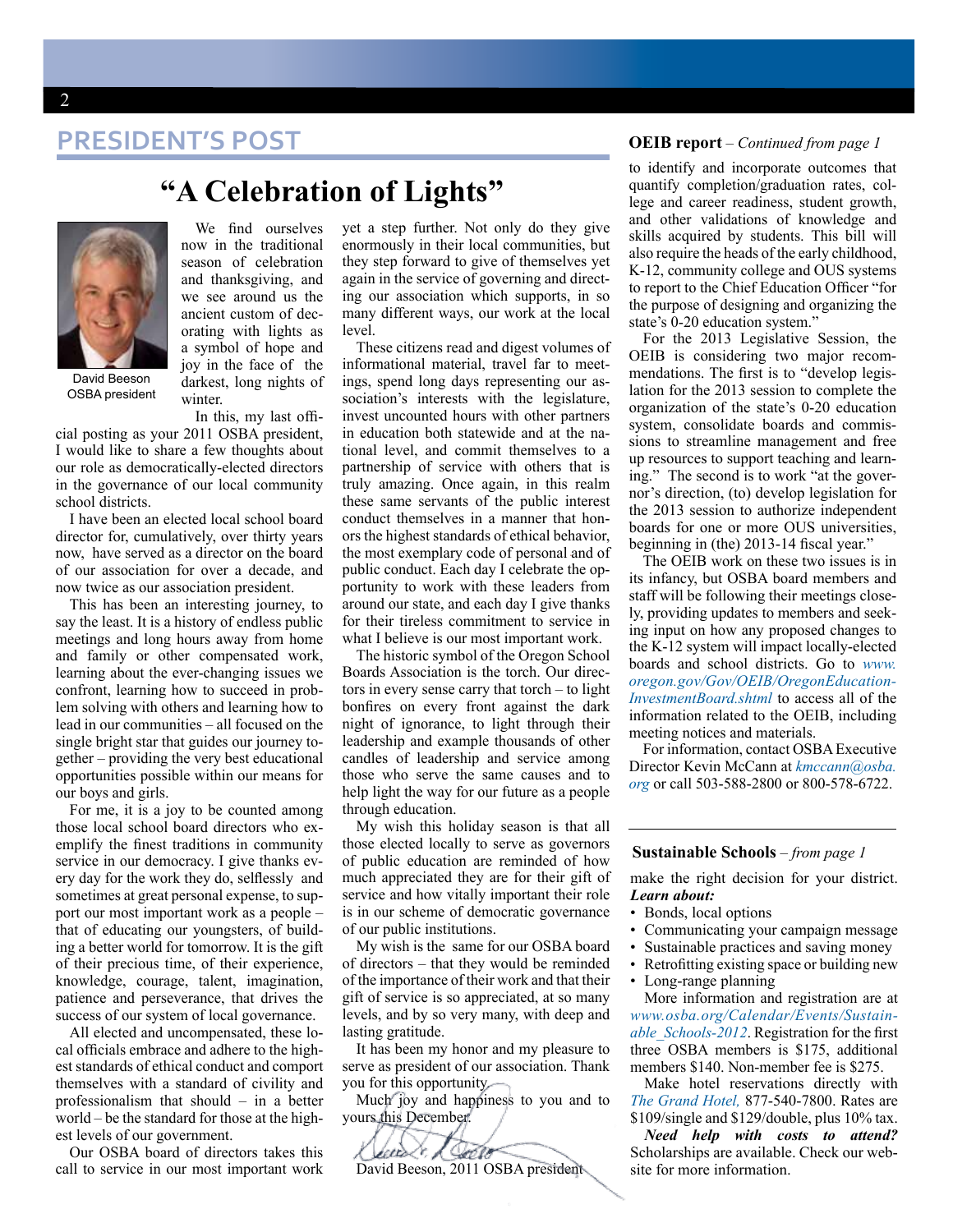### **KEEPING YOU IN THE LOOP**

### **Lots of work in progress and much to be done in the new year**



First of all I want to say how glad I was to see so many of our members at the annual convention in Portland. It was an exciting, inspiring and rejuvenating experience for me and I hope for you.

Kevin McCann OSBA executive director

While everyone at OSBA breathed a collective sigh of relief at

the end of convention, it didn't signify an end to any of the work at hand. Our leadership development and policy staff are working directly with a number of boards and are in the thick of budget committee training sessions as districts prepare for the upcoming budget cycle. They also report an increase in requests from charter school boards for policy services and board training.

Our human resources team is working to settle contracts across the state and note this is a challenging year for negotiations. OSBA's legal staff is assisting several districts facing complaints filed by employees and other legal issues. Everyone recognizes the stresses on both employers and employees in these difficult economic times and we are trying to provide the assistance and services to help resolve conflict.

The legislative team is laying the groundwork for the coming February legislative session as well as preparing for work the OSBA Legislative Policy Committee will undertake beginning in January and the NSBA Federal Relations Network conference in Washington, D.C., in February. They are also monitoring interim legislative committees and the actions of the Public Employees Retirement Board and the Oregon Education Investment Board.

So far the OEIB has approved the job description for the Chief Education Officer and are searching for the right person to fill that position. The OEIB continues to offer intriguing glimpses of the reforms envisioned by the governor and I am very pleased school board members and OSBA continue to have a strong presence in this work, with OSBA board members **Beth Gerot** (Eugene SD), **Jim Harper** (Portland CC), **Karen Cunningham** (Beaverton SD), **Tim Cook** (Centennial SD), **Dana**

**Terhune** (Tigard-Tualatin SD), **Greg Jackle** (John Day SD) and others monitoring work and providing input. See the story on page one for more about what we anticipate the OEIB will propose to the legislature and the timeline for future changes.

Governor Kitzhaber said in his address at convention, "There are urgent challenges for Oregon. In times like these, it is very important we remain focused on the children and our schools. This is their one shot at a quality preschool experience, their one chance to earn a high school diploma and their one opportunity to get the post-secondary education and training they need to launch themselves into successful careers. The fact is they cannot wait until our economy recovers or until Oregon reforms its system of public finance."

We will all continue to work on behalf of every child in the state as we make plans and hope for the future. The new year promises exciting times in education – and in the meantime, have a wonderful and safe holiday season.

Kevin McCann, OSBA executive director

### **Current POLICY issues: Open enrollment**

The effective date for House Bill 3681 (HB 3681), often referred to as the "Open Enrollment Law," is January 1, 2012. The law requires districts to determine in advance the number of non-resident students they will admit without the consent of the sending district. These student transfers will first appear in our schools in the 2012-13 school year. Key dates related to this law are:

- **• March 1:** Districts must have determined, and school boards must approve and announce, the number of students that will be admitted under this law.
- **• April 1:** The last day for interested students using this pathway to seek consent from the district they would like to attend.
- **• May 1:** The last day for admitting districts to notify resident districts in writing of the student(s) that have received consent to transfer.

The traditional methods available to

#### **NCLB waiver** *– Continued from page 1*

by the Oregon Department of Education to help the state answer the questions laid out by the waiver and draft the application for submission to the USDOE. OSBA Board members **James Woods** (Parkrose), **Greg Kintz** (Vernonia) and **Beth Gerot** (Eugene) are members of this No Child Left Behind Workgroup. During the first week of December, workgroups presented recommendations and reports to the governor, the state superintendent and ODE.

The waiver application is currently being drafted and is expected to be released to the public on December 19. As part of the waiver process, a public comment period is required and we expect comments on the application will be taken through approximately January 15. When the full details and the draft are available, this information will be posted on the OSBA website so school board members have an opportunity to review and offer their comments; OSBA will also provide comments and a response in conjunction with our board members who serve on the NCLB Workgroup.

The final deadline for the waiver request submission is February 21, 2012. Read the requirements of the NCLB waiver application at *www.ed.gov/esea/flexibility.*

For information on the NCLB Workgroup, contact Morgan Allen, OSBA legislative and public affairs specialist, *[mallen@](mailto:mallen%40osba.org?subject=) [osba.org,](mailto:mallen%40osba.org?subject=)* 503-588-2800 or 800-578-6722.

districts through inter-district transfer and mutual consent are still available and are not subject to provisions through HB 3681. The Oregon Department of Education has published a series of "frequently asked questions" on their website (www. ode.state.or.us) that covers transportation requirements, lottery information, enrollment criteria and many others topics.

OSBA is encouraging districts to review their policy on non-resident admissions and can provide sample language to assist school boards and ensure compliance with this new law.

### **Children's Internet Protection Act**

*Continued on page 4* The Children's Internet Protections Act (CIPA) is a federal law enacted by Congress to address concerns about access to offensive content over the Internet on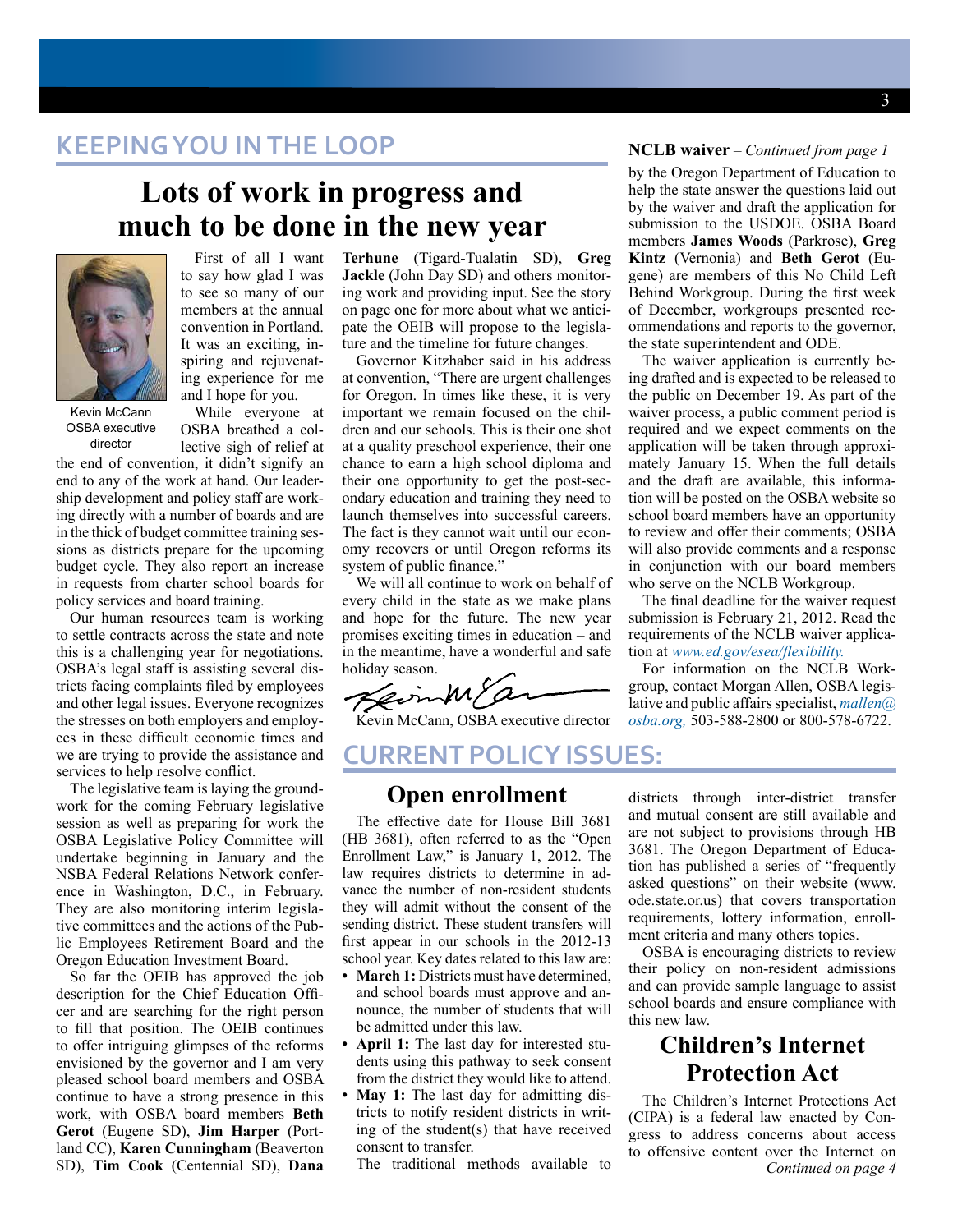#### **Policy issues** *– Continued from page 3*

school and library computers. CIPA imposes certain requirements on any school or library that receives funding for Internet access or internal connections from the Erate program, which makes certain communications technology more affordable to eligible schools and libraries.

The Federal Communications Commission (FCC) added statutory language from the CIPA to existing Commission rules (released in 2009) to provide additional protections for minors using the Internet. Districts, ESDs and charter schools must certify that, as part of their required Electronic Communications policy, they are educating minors about appropriate online behavior, including cyberbullying awareness and response, and how to interact with other individuals on social networking sites and in chat rooms.

For additional information or questions on these issues and other policy topics, please contact OSBA's policy services staff, 503-588-2800 or 800-578-6722.

## **Labor & Employment Conference comes to you, Feb. 6-13**

OSBA understands budgets are strained and bargaining is a top priority in most districts, ESDs and community colleges. In recognition of your need for timely and cost-effective bargaining resources, we are again bringing our Labor & Employment Conference to you! OSBA's labor and employment team is conducting six regional conferences across the state. You save time and money by attending a meeting closer to home and get the critical information you need to successfully navigate labor and employment issues this year.

Meetings are targeted for board members, district superintendents, community college presidents, human resource directors and business managers. Whether you are an experienced veteran at the bargaining table or a first-year board member, we will have answers to your questions.

The agenda includes updates on labor

### **Think ahead about how to respond**

As board members, you are likely to face questions and situations that may challenge your natural inclination to express yourself, share information or tackle problems head on. Consider the following scenarios. A few minutes spent thinking ahead now can spare you from inadvertently causing damage to both the district and your own reputation for good governance.

#### **When a staff member or citizen bypasses the chain of command and brings a school problem directly to you**, your response should be:

This problem could end up requiring board action. If I am involved in the situation at the ground level, I will be unable to act on it as a member of the board because it could be a violation of due process. You really need to go through the proper channels. Let me show you where to find a copy of the district's complaint policy and explain the steps to you."

#### **When you've lost a hard-fought battle and disagree with the board's decision**, your response should be:

"Although the final vote of the board does not reflect my position on this issue, I respect the outcome of the vote. I will not undermine the credibility of the board by criticizing the decision of the majority. This is my responsibility and commitment to the democratic governance process."

#### **When you are tempted to share what was discussed in an executive session**, your response should be:

"I have promised to protect the confidentiality of executive sessions. I cannot divulge information discussed during executive sessions or share materials received in those meetings. As a board member, I have a duty to ensure information and issues discussed in executive session are handled in accordance with the criteria defined by state law. This is my responsibility as a trustee for the district.'

For information on how to handle difficult situations or to arrange for in-district training for your board on boardsmanship, ethics and other aspects of good governance, contact Betsy Miller-Jones, associate director, Board Development and Policy Services, *[bmillerjones@osba.org](mailto:bmillerjones@osba.org)*, or Steve Lamb, *[slamb@osba.org](mailto:slamb@osba.org)*, board development and policy specialist, or call 503-588-2800 or 800-578-6722.

and employment data, legal issues and trends, best practices and plenty of sound advice.

#### *Six locations across the state*

Meetings run from 1 to 8 p.m. Dinner runs from 4 to 5 p.m. and is included in the registration fee. All attendees are welcome to attend all or any portion of the meeting.

| Monday, February 6    | Medford      |
|-----------------------|--------------|
| Monday, February 6    | Pendleton    |
| Tuesday, February 7   | <b>Baker</b> |
| Tuesday, February 7   | Roseburg     |
| Wednesday, February 8 | Redmond      |
| Monday, February 13   | Hillsboro    |
| Registration and more | information  |

Registration and more information are online at *www.osba.org/LE*.

### **Training funds available**

Some funding is still available for board members to participate in equity training. In October, OSBA funded two participants at the Coaching for Education Equity (CFEE) seminar. The next CFEE training session is February 27-March 2, at the Village Green in Cottage Grove. Information is online at *[www.edequityoregon.com](http://www.edequityoregon.com).*

In cooperation with Oregon Center for Educational Equity, OSBA also offers workshops to help boards expand their understanding of equity issues.

As boards deal with the challenges of educating diverse populations and creating safe and fair environments for all students and staff, these training opportunities are particularly valuable for their impact on educational outcomes and for demonstrating the board's commitment to understanding cross-cultural communities.

Matching funds from the Oregon Department of Education are also available for districts wishing to participate in the *[Oregon Lighthouse Project](http://www.osba.org/Resources/Article/Improving_Education/Lighthouse_project.aspx)* – a long-term professional development opportunity for boards and administrators.

For information on equity training, scholarship assistance or joining the Oregon Lighthouse Project, contact Joe Wehrli, associate executive director, Board Development and Policy Services, *[jwehrli@](mailto:jwehrli%40osba.org?subject=) [osba.org](mailto:jwehrli%40osba.org?subject=)*, 800-578-6722 or 503-588-2800.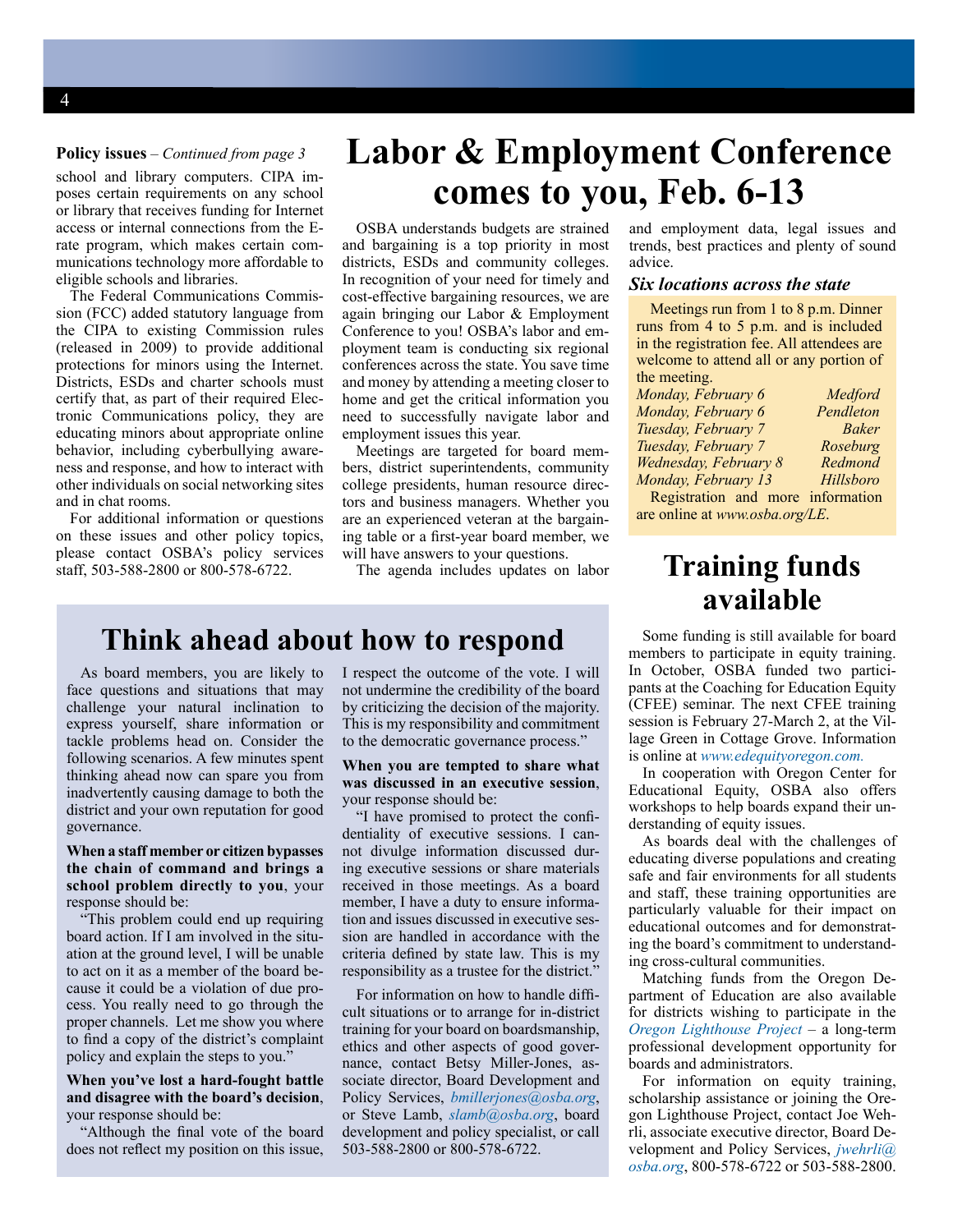



Kris Howatt, OSBA president-elect, Gresham-Barlow SD

*"It's a great time to be in education. This is an opportunity right now that we have to change education, to make it better. We can make it* 

*better and we will make it better."*

#### *Learning*

#### David Beeson, OSBA president, Silver Falls SD

*"I'm hoping that local board members around the state stand up and do their part to shape and guide the education reform we have underway. It is critical work."*



Linda Brown, OSBA board member, Lake Oswego SD

*"The keynote speakers gave me my heart back. We are in need if change, but we are doing the right things for kids."*



*But you have also invested in new programs and practices that work for kids....*

*"You have carved out resources for efforts that are working. You may not call it outcomes-based investment, but that is what it is, and that is the direction we are trying to move our entire system. We have islands of excellence – now we need to create a culture of excellence across the system....*

*"We are applying for a waiver to NCLB and look forward to establishing school Continued on page 6*



*Inspiration*











Governor John Kitzhaber

*"In times of limited resources, where we invest matters. In the past 10 years you have regularly been asked to cut your school budgets.*